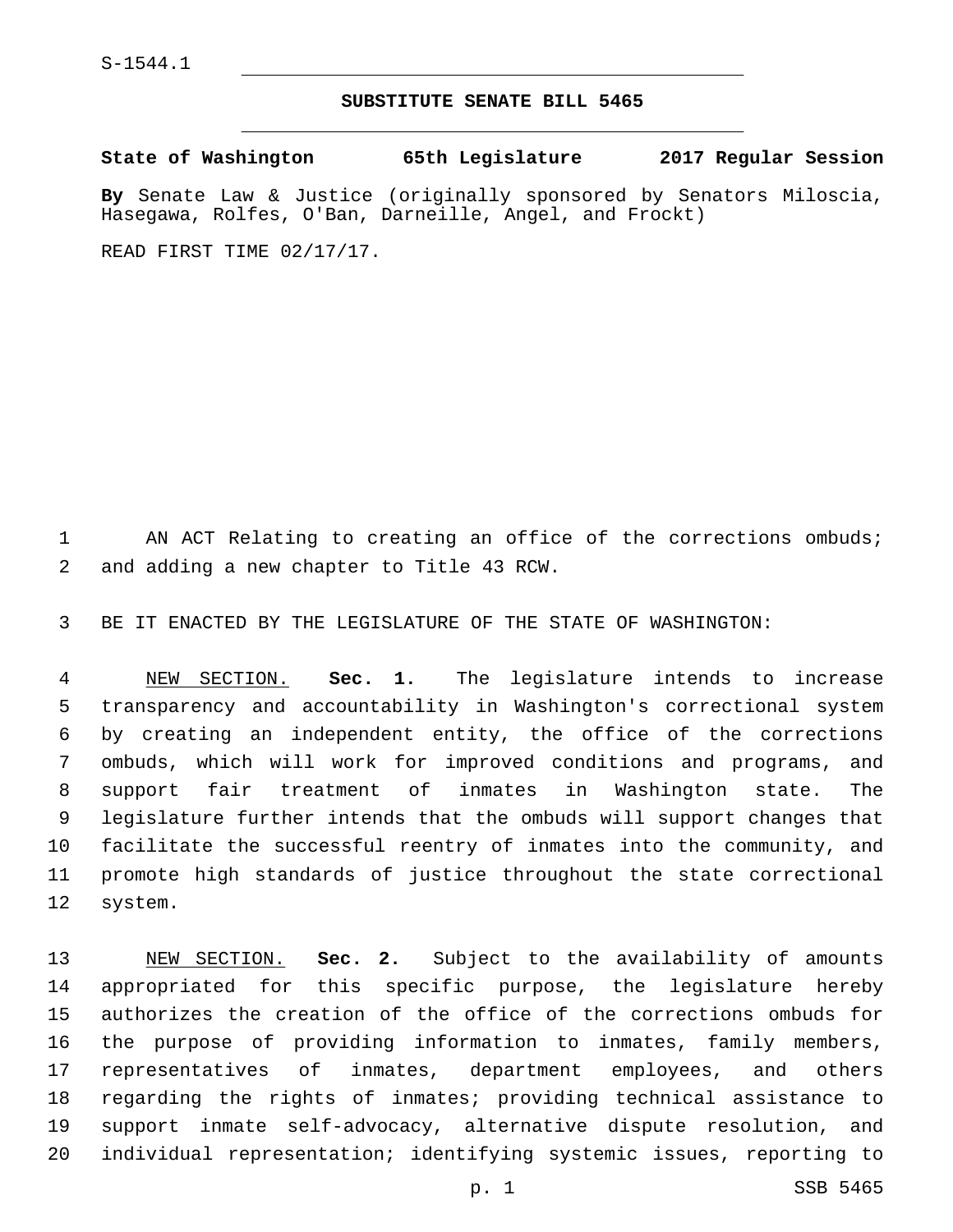the legislature, and advocating for systemic reform; and monitoring and promoting compliance with statutes, rules, and policies pertaining to conditions of correctional facilities and the rights of inmates.4

 NEW SECTION. **Sec. 3.** (1) Subject to confirmation by the senate, the governor shall appoint an ombuds who must be a person of recognized judgment, independence, objectivity, and integrity, and must be qualified by training or experience, or both,

 in providing information to inmates, family members, representatives of inmates, department employees, and others regarding the rights of inmates; providing technical assistance to support inmate self- advocacy, alternative dispute resolution, and individual representation; identifying systemic issues, reporting to the legislature, and advocating for systemic reform; and monitoring and promoting compliance with statutes, rules, and policies pertaining to conditions of correctional facilities and the rights of inmates. Prior to the appointment, the governor shall consult with and may receive recommendations from the ombuds advisory council regarding 19 the selection of the ombuds.

 (2) The person appointed ombuds shall hold office for a term of three years and continue to hold office until reappointed or until his or her successor is appointed. The governor may remove the ombuds only for neglect of duty, misconduct, or inability to perform duties. Any vacancy shall be filled by similar appointment for the remainder 25 of the unexpired term.

 NEW SECTION. **Sec. 4.** The definitions in this section apply throughout this chapter unless the context clearly requires otherwise.

 (1) "Abuse" means any act or failure to act by a department employee, subcontractor, or volunteer which was performed, or which was failed to be performed, knowingly, recklessly, or intentionally, and which caused, or may have caused, injury or death to an inmate.

 (2) "Corrections ombuds" or "ombuds" means the corrections ombuds, staff of the corrections ombuds, and volunteers with the 35 office of the corrections ombuds.

 (3) "Council" means the ombuds advisory council established in section  $5(1)$  of this act.

(4) "Department" means the department of corrections.

p. 2 SSB 5465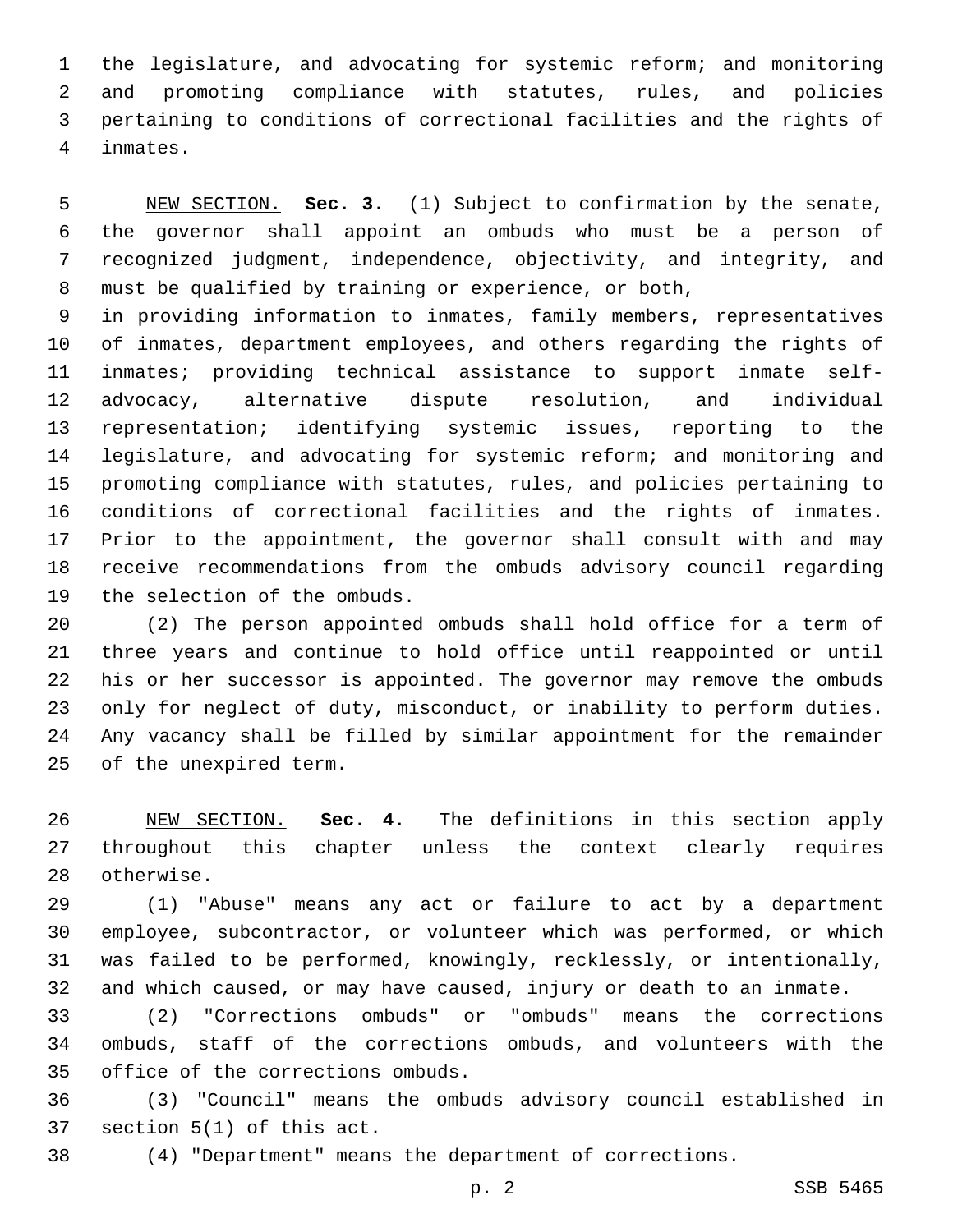(5) "Inmate" means a person committed to the custody of the department, including, but not limited to, persons residing in a correctional institution or facility; persons released from such facility on furlough, work release, or community custody; and persons received from another state, another state agency, a county, or the 6 federal government.

 (6) "Neglect" means a negligent act or omission by any department employee, subcontractor, or volunteer which caused, or may have 9 caused, injury or death to an inmate.

(7) "Office" means the office of the corrections ombuds.

 (8) "Organization" means the private nonprofit organization that 12 operates the office of the corrections ombuds.

 NEW SECTION. **Sec. 5.** (1) No later than August 1, 2017, the governor shall convene an ombuds advisory council with several purposes in support of the ombuds function. The council shall participate in a priority setting process for the purpose of developing priority recommendations to the ombuds, review data collected by the ombuds, review reports issued by the ombuds prior to their release, and make recommendations to the ombuds regarding the accomplishment of its purposes. The council also has authority to issue its own reports and recommendations. The council must biannually review ombuds performance, reporting to the governor and the legislature regarding its findings. The council must provide the legislature with recommendations regarding the ombuds budget and changes in the law that would enhance ombuds effectiveness.

 (2) The council initially consists of one democrat and one republican member of the legislature. The chairs of the senate committee on law and justice and the house of representatives committee on public safety shall make recommendations to the president of the senate and the speaker of the house of representatives, who shall make the final appointments. These appointed members shall select the following additional members:

 (a) One former inmate who has successfully reintegrated into the community and is no longer in the custody of the department;

(b) Two family members of a current inmate;

 (c) One expert with significant criminal justice or correctional experience who is not an employee or contractor with the state of 38 Washington;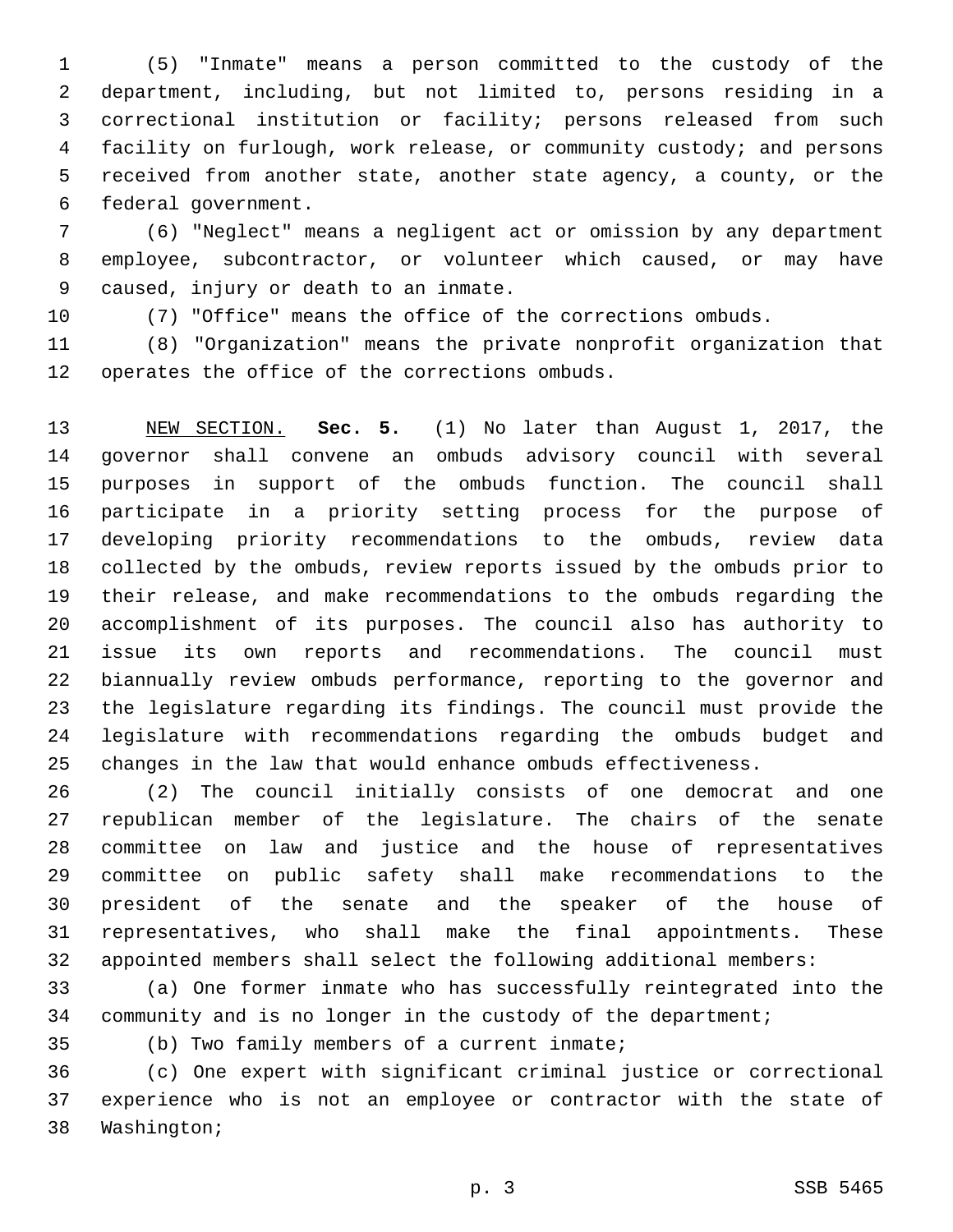(d) A community member with extensive knowledge and experience in issues related to racial, ethnic, or religious diversity within the 3 correctional system;

 (e) A community member with extensive knowledge and experience in the accommodation needs of individuals with disabilities; and

 (f) A community member with dispute resolution training who has experience working in the criminal justice or corrections field.

(3) The council also includes:8

 (a) The department staff serving as the internal ombuds, if any; 10 and

 (b) A bargaining unit representative, as selected by the 12 membership of the bargaining unit.

 (4) After the full membership is attained, the council shall develop a process for replacing members in case of resignation or 15 expiration of terms.

 (5) Councilmembers serve a term of three years, except that the council shall create and implement a system of staggered terms, and no member may serve more than two consecutive terms. The council shall convene at least quarterly. Councilmembers will serve without compensation, except that funds appropriated for the implementation of this act may be used to reimburse members who are not employees of Washington state for expenses necessary to the performance of their 23 duties.

 NEW SECTION. **Sec. 6.** (1) The state auditor shall designate, by a competitive bidding process, the nonprofit organization that will contract to operate the office of the corrections ombuds. The selection process must include direct stakeholder participation in the development of the request for proposals, evaluation of bids, and final selection. The state auditor shall select an organization that possesses, directly or through subcontracts, significant legal expertise, competence with mediation and alternative dispute resolution, and experience working within criminal justice and correctional environments addressing issues relating to chemical dependency treatment, disability and disability-related accommodation, respect for racial, ethnic, and religious diversity, and other civil rights and conditions issues. The selected organization must have experience and the capacity to effectively communicate regarding criminal justice issues with policymakers, stakeholders, and the general public, and must be prepared and able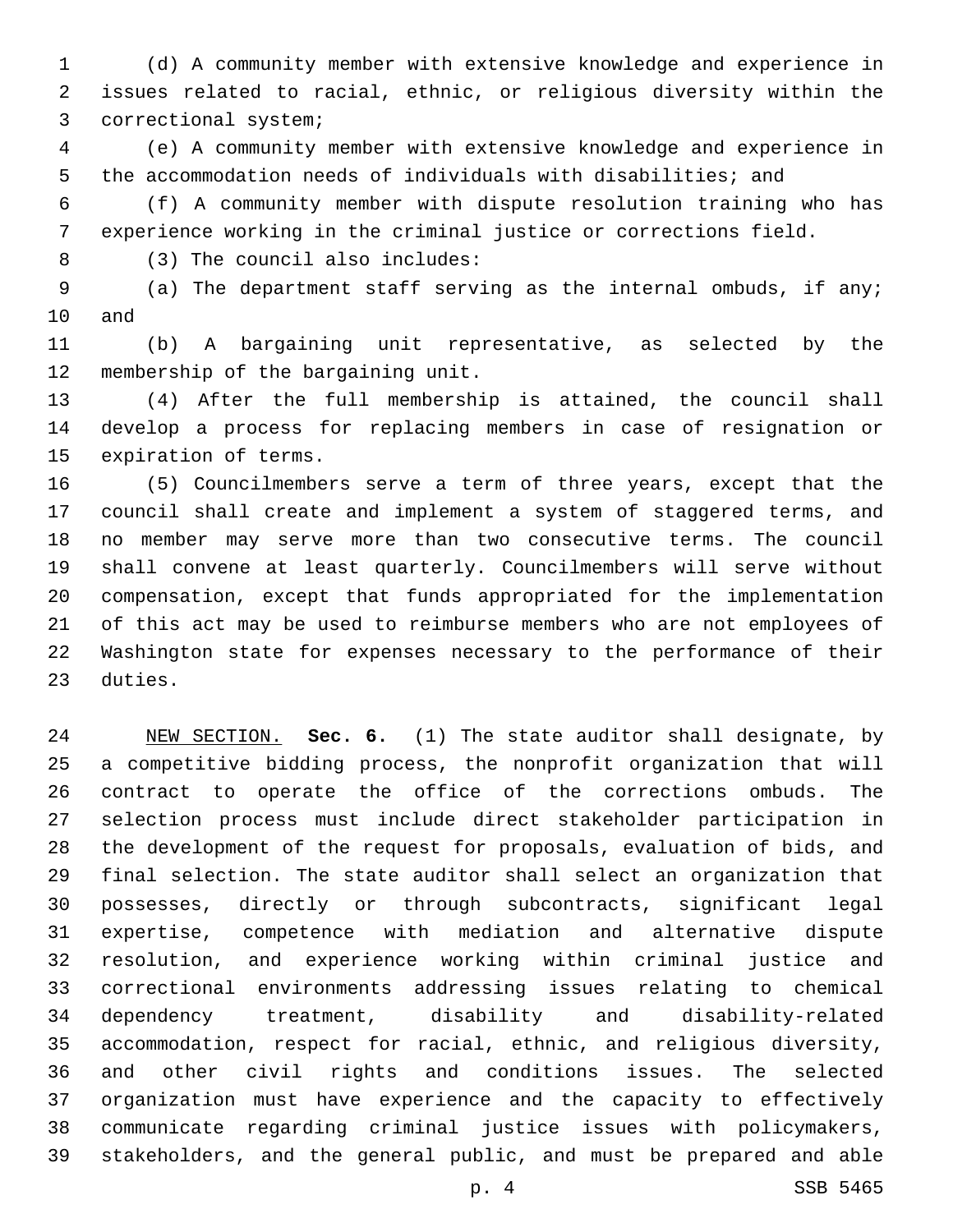to provide all program and staff support necessary, directly or through subcontracts, to carry out all duties of the office.

 (2) The contracting organization and its subcontractors, if any, are not state agencies or departments, but instead are private, independent entities operating under contract with the state.

 (3) The state auditor or state may not revoke the designation of the organization contracted to provide the services of the office of the corrections ombuds except upon a showing of neglect of duty, misconduct, or inability to perform duties. Prior to revoking the designation, the state must provide notice and an opportunity for the organization, the ombuds, and the public to comment upon the proposed revocation, and must provide the organization an opportunity to 13 appeal the decision to a court.

NEW SECTION. **Sec. 7.** (1) The ombuds shall:

 (a) Establish priorities for use of the limited resources 16 appropriated to implement this  $acti$ 

 (b) Maintain a statewide toll-free telephone number, a collect telephone number, a web site, and a mailing address for the receipt 19 of complaints and inquiries;

 (c) Provide information, as appropriate, to inmates, family members, representatives of inmates, department employees, and others 22 regarding the rights of inmates;

 (d) Provide technical assistance to support inmate participation in self-advocacy, utilizing existing kite, grievance, and appeal 25 procedures;

 (e) Monitor department compliance with applicable federal, state, and local laws, rules, regulations, and policies with a view toward 28 protecting the rights of inmates;

 (f) Monitor and participate in legislative and policy developments affecting correctional facilities and advocate for systemic reform aimed toward protecting the rights of inmates;

 (g) Establish a statewide uniform reporting system to collect and analyze data related to complaints regarding the department;

 (h) Establish procedures to receive, investigate, and resolve 35 complaints;

 (i) Submit annually to the council, by November 1st of each year, a report analyzing the work of the office, including any 38 recommendations; and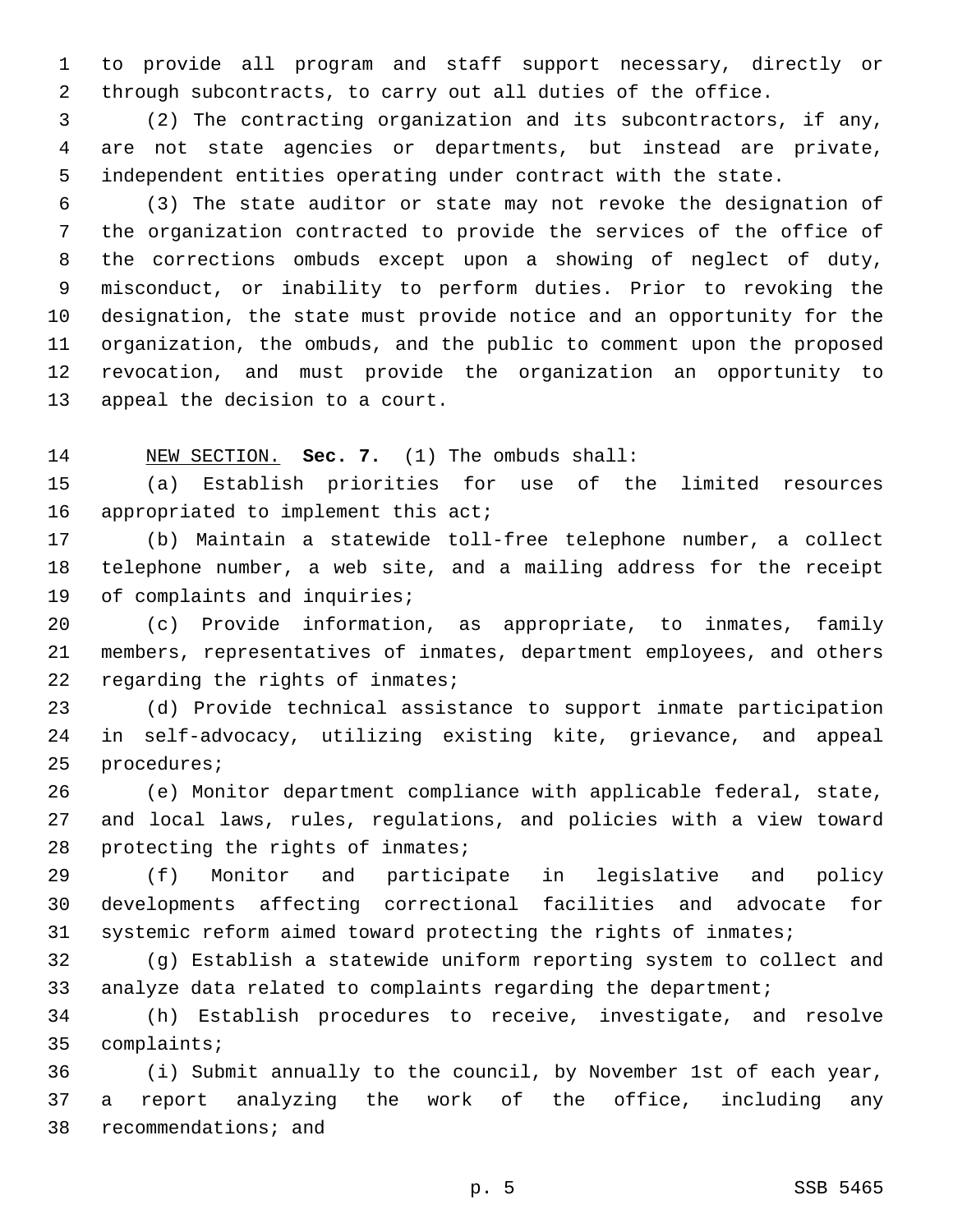1 (j) Adopt and comply with rules, policies, and procedures 2 necessary to implement this chapter.

 (2)(a) The ombuds may initiate and attempt to resolve an investigation upon his or her own initiative, or upon receipt of a complaint from an inmate, a family member, a representative of an inmate, a department employee, or others, regarding:

7 (i) Abuse or neglect;

8 (ii) Department decisions or actions;

9 (iii) Inactions or omissions;

10 (iv) Policies, rules, or procedures; or

11 (v) Alleged violations of law.

12 (b) The ombuds may decline to investigate any complaint as 13 provided by the rules adopted under this chapter.

14 (c) The ombuds may not investigate any complaints relating to an 15 inmate's underlying criminal conviction.

16 (d) The ombuds may not investigate a complaint from a department 17 employee that relates to the employee's employment relationship with 18 the department.

19 (e) The ombuds may refer complainants and others to appropriate 20 resources, agencies, or departments.

21 (f) The ombuds may not levy any fees for the submission or 22 investigation of complaints.

 (g) At the conclusion of an investigation of a complaint, the ombuds must render a public decision on the merits of each complaint, except that the documents supporting the decision are subject to the confidentiality provisions of section 9 of this act. The ombuds must communicate the decision to the inmate, if any, and to the department. The ombuds must state their recommendations and reasoning if, in the ombuds' opinion, the department or any employee thereof should:30

31 (i) Consider the matter further;

32 (ii) Modify or cancel any action;

33 (iii) Alter a rule, practice, or ruling;

34 (iv) Explain in detail the administrative action in question;

35 (v) Rectify an omission; or

36 (vi) Take any other action.

 (h) If the ombuds so requests, the department must, within the time specified, inform the ombuds about any action taken on the recommendations or the reasons for not complying with the 40 recommendations.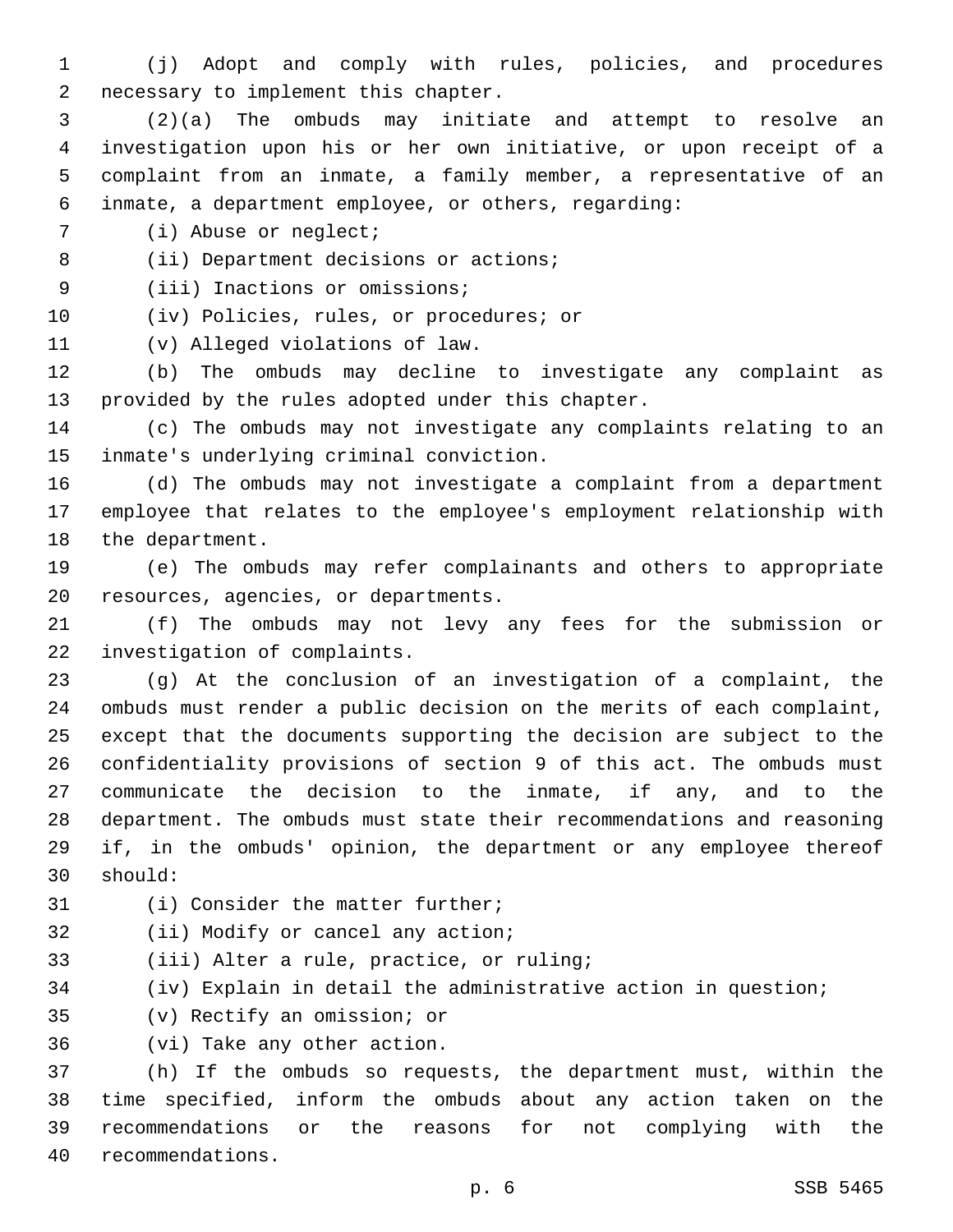(i) After the conclusion of an investigation, if the ombuds believes that additional action is warranted, the ombuds may:

 (i) Report a finding of abuse, neglect, or other rights violation 4 to the appropriate committees of the legislature.

 (ii) Take any additional action that the ombuds considers appropriate.6

 (j) Before announcing a conclusion or recommendation that expressly, or by implication, criticizes a person or the department, the ombuds must attempt to notify the person or the department. The ombuds may request to be notified by the department, within a specified time, of any action taken on any recommendation presented. The ombuds must notify the inmate, if any, of the actions taken by the department in response to the ombuds' recommendations.

 (3) This chapter does not require inmates to file a complaint with the ombuds in order to exhaust available administrative remedies for purposes of the prison litigation reform act of 1995, P.L. 104-134.

 NEW SECTION. **Sec. 8.** (1) The ombuds must have reasonable access to correctional facilities at all times necessary to conduct a full investigation of an incident of abuse or neglect. This authority includes the opportunity to interview any inmate, department employee, or other person, including the person thought to be the victim of such abuse, who might be reasonably believed to have knowledge of the incident under investigation. Such access must be afforded, upon request by the ombuds, when:

(a) An incident is reported or a complaint is made to the office;

 (b) The ombuds determines there is reasonable suspicion that an 28 incident has or may have occurred; or

 (c) The ombuds determines that there is or may be imminent danger 30 of serious abuse or neglect of an inmate.

 (2) The ombuds must have reasonable access to department facilities, including all areas which are used by inmates, all areas which are accessible to inmates, and to programs for inmates at reasonable times, which at a minimum must include normal working hours and visiting hours. This access is for the purpose of:

 (a) Providing information about individual rights and the services available from the office, including the name, address, and 38 telephone number of the office;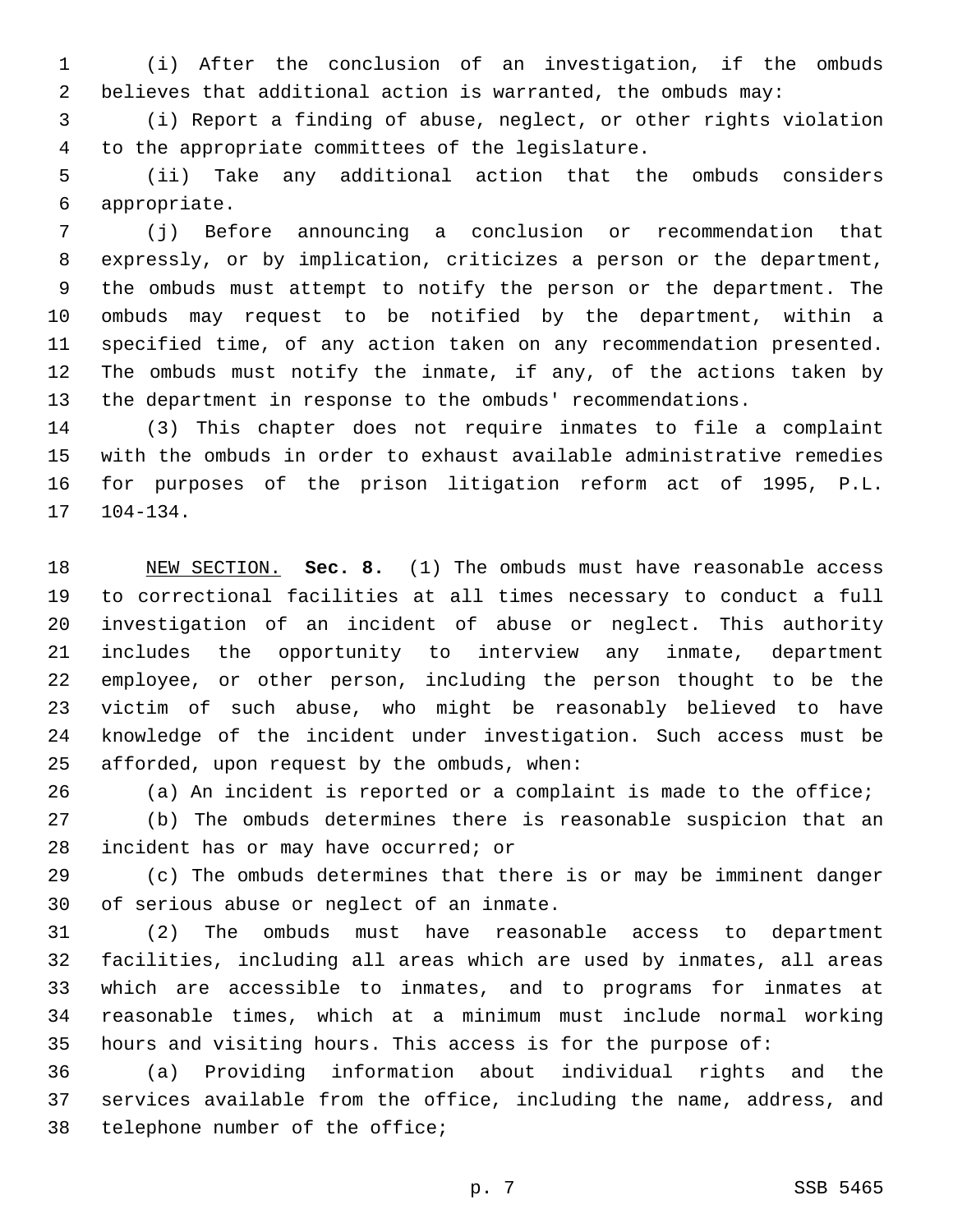(b) Monitoring compliance with respect to the rights and safety of inmates; and

 (c) Inspecting, viewing, photographing, and video recording all areas of the facility which are used by inmates or are accessible to 5 inmates.

 (3) Reasonable access to inmates includes the opportunity to meet and communicate privately and confidentially with individuals regularly, both formally and informally, by telephone, mail, and in 9 person.

 (4) The ombuds has the right to access, inspect, and obtain copies of all relevant information, records, or documents in the possession or control of the department that the ombuds considers necessary in an investigation of a complaint filed under this chapter, and the department must assist the ombuds in obtaining the necessary releases for those documents which are specifically 16 restricted or privileged for use by the ombuds.

 (a) When conducting an investigation of potential abuse or neglect, the ombuds must have access to relevant records not later than ten business days after the ombuds makes a written request for 20 such records.

 (b) The ombuds must have immediate access, not later than seventy-two hours after the ombuds makes such a request, to relevant records, without consent from another party, if the ombuds determines there is reasonable suspicion that the health or safety of an inmate is in serious and immediate jeopardy, or in any case of death of an 26 inmate while in department custody.

 (5) A state or local government agency or entity that has records that are relevant to a complaint or an investigation conducted by the ombuds must provide the ombuds with access to such records.

 NEW SECTION. **Sec. 9.** (1) Correspondence and communication with the office is confidential and must be protected as privileged correspondence in the same manner as legal correspondence or communication.

 (2) The office shall establish confidentiality rules and procedures for all information maintained by the office.

 (3) The office shall preserve the confidentiality of information obtained while providing services, including general information, technical assistance, and investigations, to individuals, including inmates, family members and representatives of inmates, department

p. 8 SSB 5465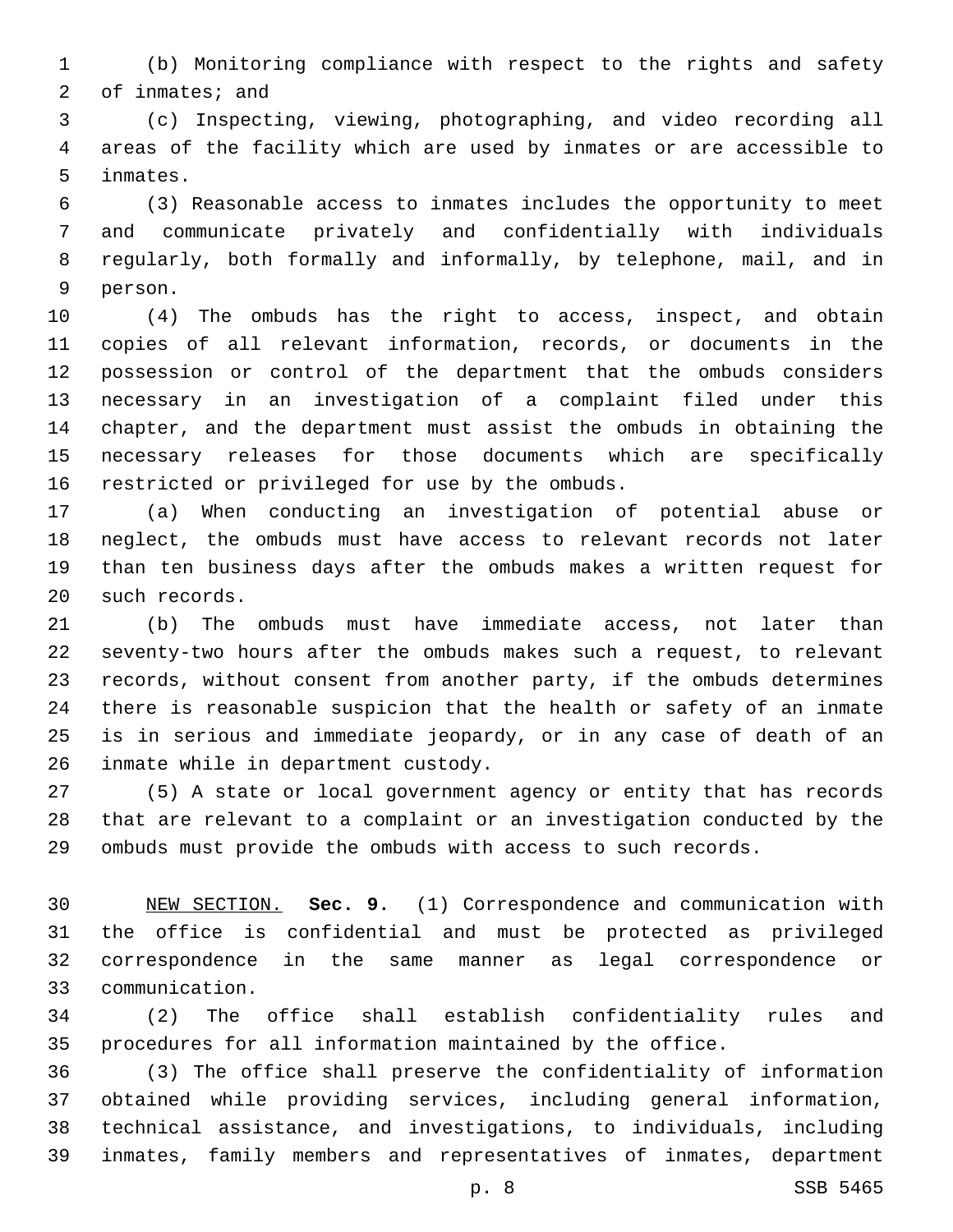employees, and others. Confidential information may not be disclosed unless the individual gives informed consent, the disclosure is impliedly authorized in order to carry out ombuds services, or the disclosure is authorized by subsection (4) of this section.

 (4) To the extent the ombuds reasonably believes necessary, the ombuds:6

 (a) Must reveal information obtained in the course of providing ombuds services to prevent reasonably certain death or substantial 9 bodily harm; and

 (b) May reveal information obtained in the course of providing ombuds services to prevent the commission of a crime.

 (5) If the ombuds receives personally identifying information about individual corrections staff during the course of an investigation that the ombuds determines is unrelated or unnecessary to the subject of the investigation or recommendation for action, the ombuds will not further disclose such information. If the ombuds determines that such disclosure is necessary to an investigation or recommendation, the ombuds will contact the staff member as well as the bargaining unit representative before any disclosure.

 NEW SECTION. **Sec. 10.** (1) A civil action may not be brought against any employee of the office for good faith performance of responsibilities under this chapter.

 (2) No discriminatory, disciplinary, or retaliatory action may be taken against a department employee, subcontractor, or volunteer, an inmate, or a family member or representative of an inmate for any communication made, or information given or disclosed, to aid the office in carrying out its responsibilities, unless the communication or information is made, given, or disclosed maliciously or without 29 qood faith.

 (3) The department may not hinder the lawful actions of the ombuds or employees of the office, or willfully refuse to comply with 32 lawful demands of the office.

 (4) This section is not intended to infringe on the rights of an employer to supervise, discipline, or terminate an employee for other 35 reasons.